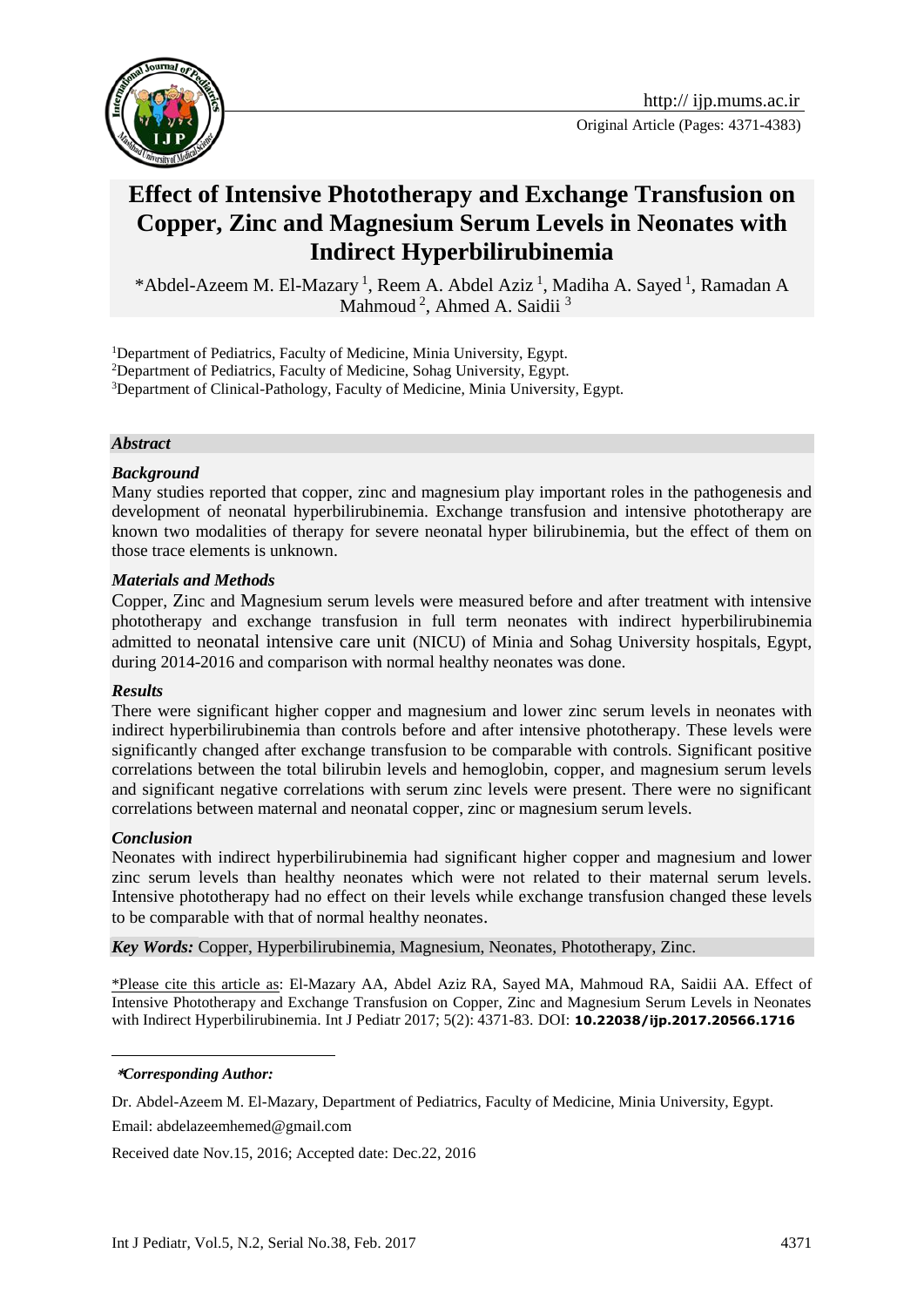# **1- INTRODUCTION**

 Neonatal hyperbilirubinemia is a frequently encountered problem in 60%– 80% of newborns worldwide (1, 2). In a proportion of infants, jaundice may become severe with a significant risk of neonatal morbidity and mortality (3, 4). Surviving infants may acquire long-term neurodevelopmental sequelae especially on central nervous system (5, 6).

Micronutrients and minerals levels like zinc, copper and magnesium might affect the process of bilirubin binding proteins or excretion (7, 8). Copper is an active component of several enzyme systems, including cytochrome oxidase and superoxide dismutase and is essential for the prevention of anemia and leucopenia (9, 10). In neonates with jaundice, the high serum copper may be of intracellular (erythrocyte) origin due to the slight hemolysis which occurs in neonates  $(11)$ . Zinc (Zn) is an essential trace element with various biological effects depending on its catalytic and structural role in an enormous number of enzymes and "Zn-finger" proteins. Decreased serum levels of zinc may result in deficient synthesis of some enzymes that play a role in the bilirubin metabolism, and may also cause structural defects in the erythrocyte membranes resulting in hemolysis (12, 13).

Magnesium is needed for more than 300 biochemical reactions in the body and it maintains normal muscle and nerve functions, keeps heart rhythm steady, supports a healthy immune system and keeps bones strong (14). The serum levels of magnesium become higher in serum depending on the existence of mild hemolysis in neonates, the fact that magnesium is high in erythrocytes, especially reticulocytes than in serum concentrations, so its serum levels increase after hemolysis (15). Exchange transfusion and intensive phototherapy are known two modalities of therapy for severe neonatal hyper bilirubinemia but the effect of them on the previous minerals serum levels is unknown (16-20). The aim of this study was to investigate the effect of exchange transfusion versus intensive phototherapy on copper, zinc and magnesium serum levels in full term neonates with severe indirect hyperbilirubinemia.

## **2- MATERIALS AND METHODS**

## **2-1. Methods**

 This was a prospective case control study included 60 full term neonates with severe indirect hyperbilirubinemia (36 males and 24 females), during the first week of life admitted to neonatal intensive care unit (NICU) of Minia and Sohag University hospitals, Egypt during the period from January 2014 to April 2016. They were divided into 2 subgroups: **group I** included 30 (50%) neonates exposed to intensive phototherapy and **group II** included 30 (50%) neonates exposed to exchange transfusion according to World Health Organization (WHO) and American Academy of Pediatrics guidelines (21, 22) after written and verbal consents of caregivers as a routine in our NICU.

Neonates of group I received intensive phototherapy through (Bilisphere 360 phototherapy system) which consisted of a chamber containing 16 blue TL 20W/52 fluorescent tubes arranged cylindrically. The baby was laid on a gauze hammock suspended along the center of the chamber which was illuminated on all sides and serum copper, magnesium and zinc levels were measured before and 6-8 hours after intensive phototherapy. Eyes and genitalia were covered during the period of exposure to phototherapy (23).

Exchange transfusions were done for group II using double volume irradiated and washed blood of blood group (o negative blood), and all recommended precautions of WHO guidelines were applied during the process of transfusion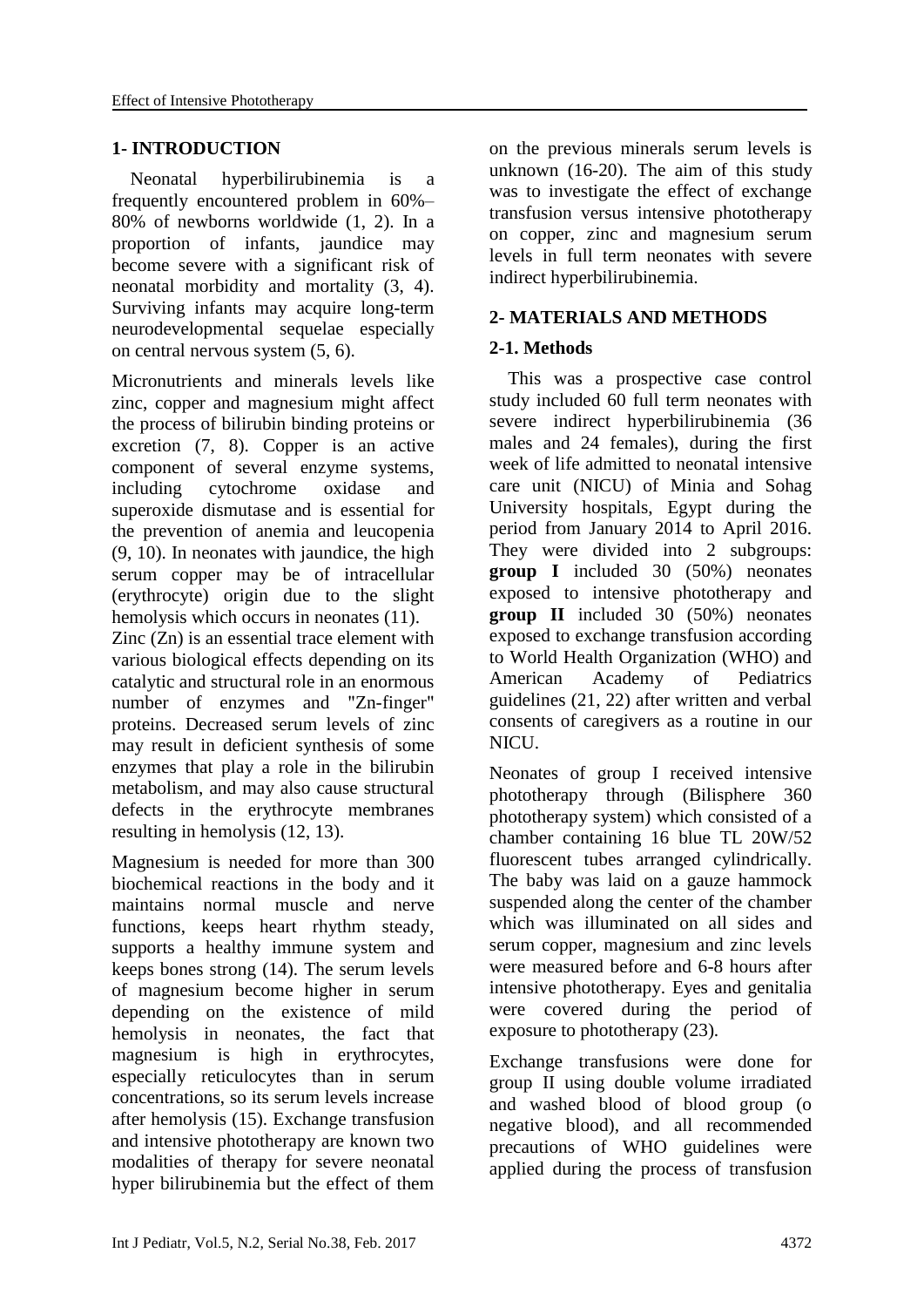and serum levels of cupper, magnesium and zinc were measured before and 6-8 hours after exchange transfusion  $(24, 25)$ . Thirty apparently healthy full term neonates (17 males and 13 females) with age and gender matched were selected from neonatal follow up clinic as controls (**group III**).

Inclusion criteria for patients: full term neonates (37-42 weeks) with good general condition, good Moro and sucking reflexes during the first 72 hours of life with total bilirubin levels matched with intensive phototherapy (group I), or exchange transfusion (group II) according to WHO and American Academy of Pediatrics (AAP) guidelines.

Exclusion criteria: preterm or post-term infants, full term infants beyond the first week of life, neonates with history of birth trauma, Hypoxic-ischemic encephalopathy (HIE), major congenital malformations, sepsis and those with cholestasis (direct bilirubin  $> 20\%$ ). Also, neonates who were fed with formula or milk fortifier, enteral supplement, and parenteral nutrition with trace elements, infants of diabetic, preeclamptic or hypertensive mothers were excluded from the study. Neonates who were exposed to intensive phototherapy and then to exchange transfusion due to failure of phototherapy in lowering their bilirubin levels were excluded from the study. All cases were subjected to perinatal history (including maternal illness, mode of delivery, gestational age, weight, gender, Apgar score, history of cyanosis or convulsions), and clinical examination (with special emphasis on vital signs, anthropometric measures, presence of Cephalhematoma and neurological examination).

Four ml of venous blood were obtained from each neonate under sterile venipuncture and divided as follow: one ml on Ethylenediaminetetraacetic acid (EDTA) containing tube for performing complete blood count and reticulocyte count (by automated cell counter sysmex KX 21N, Japan). Three ml were putted on a plain plastic tube and kept in the incubator for 20 minutes and centrifuged at 3000 revolutions per minute RPM for 10 minutes to obtain serum which was then processed for bilirubin (by automated chemical analyzer Konelab 20I, Finland), and C-Reactive Protein (CRP) test (by qualitative and semi quantitative determination latex agglutination, Spinreact-Spain), while the remaining serum stored at -20  $c^{\circ}$  in Eppendorf cups until processing serum copper, zinc and magnesium serum levels using atomic absorption spectrophotometer (AAS) (by direct colorimetric method using Qumica Clinica Applicada SA/Spain) (26-28).

# **2-2. Statistical analyses**

Statistical analyses were performed using the SPSS statistics version 16.0. Differences in the mean of continuous variables were analyzed using parametric test (independent sample t-test). Bivariate correlation and scatter plot curves were used to assess the significance of correlation between the numerical variables. For all tests, the values P<0.05 were regarded statistically significant.

# **3- RESULTS**

 There were significant higher serum levels of copper and magnesium and lower serum zinc levels in patients (groups I and II) than controls (group III). Hemoglobin levels, total bilirubin and direct bilirubin levels were significantly higher in patients than controls while there were no significant differences between both groups as regards age, gestational age, weight, gender, maternal age, mode of delivery, white blood cells (WBCs), reticulocyte count, or maternal copper, zinc and magnesium serum levels (**Tables 1, 2**).

Copper, zinc and magnesium serum levels were not significantly changed in group Ia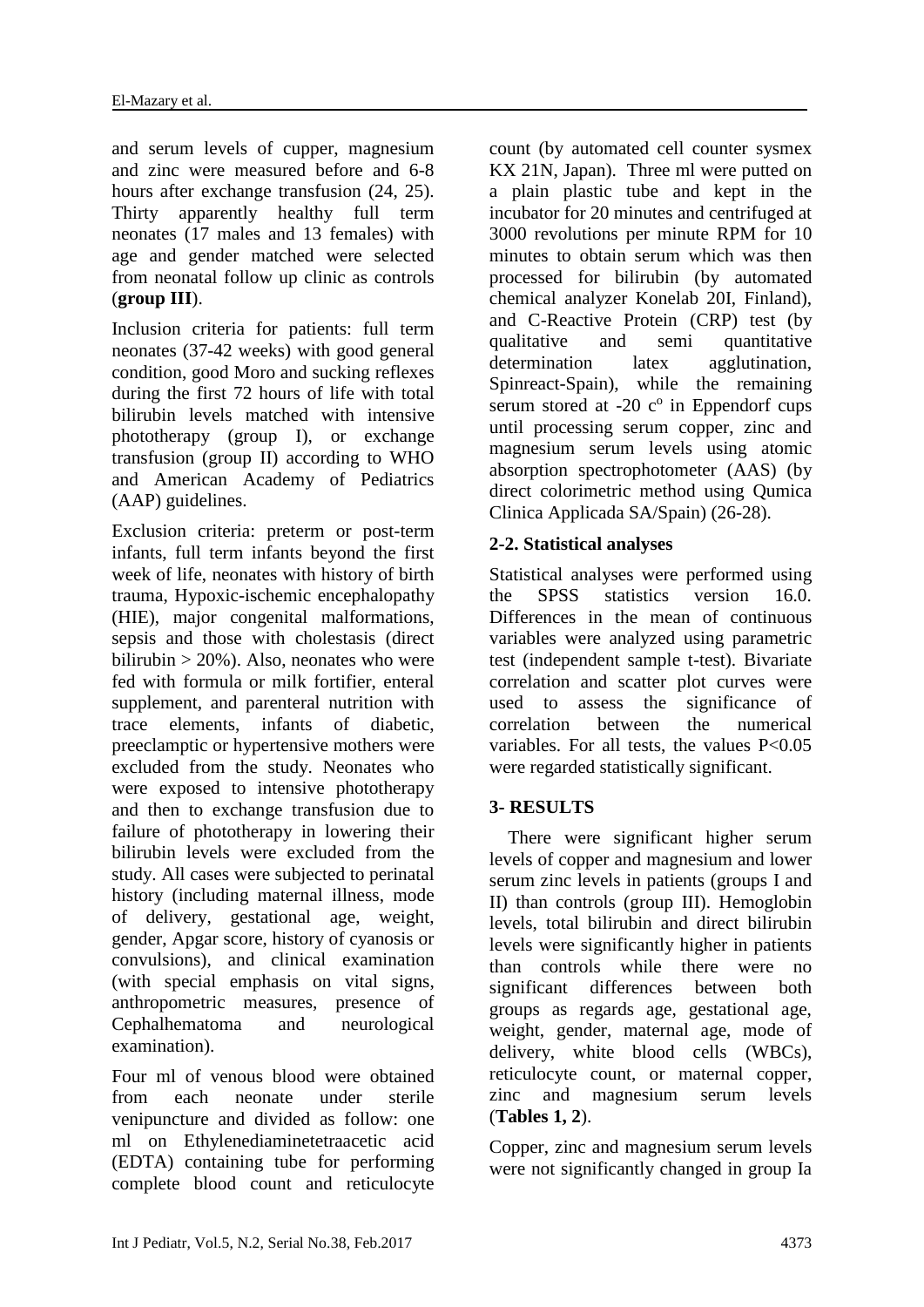(patients after intensive phototherapy) (168.5±16.1, 53.4±3.7 and 3.7±0.8 versus  $113.6 \pm 15.2$ ,  $87.4 \pm 14.6$  and  $2.2 \pm 0.2$ , respectively,  $P = 0.001$ ,  $0.001$  and  $0.01$ , respectively); while copper, zinc and magnesium serum levels were significantly changed after exchange transfusion in group IIa (patients after exchange transfusion) and were comparable with normal healthy neonates of group III  $(123.1 \pm 17.4, 70.2 \pm 4.5 \text{ and } 2.7 \pm 0.7 \text{ versus})$  $113.6 \pm 15.2$ ,  $87.4 \pm 14.6$  and  $2.2 \pm 0.2$ , respectively, (P>0.05). Total and direct bilirubin levels were significantly decreased after intensive phototherapy, but still significantly higher than controls (**Tables 3, 4**).

There were significant higher serum levels of copper and magnesium and significant lower serum zinc levels in neonates of group Ia (after phototherapy) than neonates of group IIa (after exchange transfusion) (**Table.5**).

Positive significant correlations between total bilirubin and hemoglobin, copper and magnesium serum levels while significant negative correlations with serum zinc levels were present in patients (**Figures. 1-3**). There were no significant correlations between maternal and neonatal copper, zinc and magnesium serum levels (not shown in results) or total bilirubin levels (**Table.6**).

As regards the main causes of severe hyperbilirubinemia in our patients: there were  $43$  out of  $60$  cases  $(71.6%)$  were secondary to Hemolytic disease of the newborn (ABO) and/or Rh incompatibility, 7 cases (11.6%) with G6PD deficiency, 4 cases (6.6%) with cephalhaematoma, one case (1.6%) was pyruvate kinase deficiency, one case (1.6%) was Criggler-Najjar syndrome and four cases (6.6%) were idiopathic.

| <b>Table-1</b> : Demographic and laboratory data of studied groups |  |
|--------------------------------------------------------------------|--|
|                                                                    |  |

|                                  | Patients                                 |                                                 | Controls                                   | $P -$ |
|----------------------------------|------------------------------------------|-------------------------------------------------|--------------------------------------------|-------|
| Items                            | Group I (No. $= 30$ )<br>Range (Mean+SD) | Group II, $(No. = 30)$<br>Range (Mean $\pm$ SD) | Group III, $(No. = 30)$<br>Range (Mean+SD) | value |
| Age, (days)                      | $1-7(4.3\pm1.6)$                         | $1-7(4.5\pm1.9)$                                | $1-7(4.9\pm1.3)$                           | 0.82  |
| Gestational age,<br>(weeks)      | $37-42(38.2 \pm 1.34)$                   | 37-42 (39.9 $\pm$ 1.54)                         | 37-42 $(38.0 \pm 1.04)$                    | 0.76  |
| Maternal age, (years)            | $18-37(22.5 \pm 4.15)$                   | $18-39(24.3\pm3.85)$                            | $18-41(23.2 \pm 6.15)$                     | 0.42  |
| Weight, $(Kg)$ .                 | $2.8-4.0(3.55\pm0.15)$                   | $2.8-4.0(3.00\pm0.15)$                          | $2.5 - 4.200(3.16 \pm 0.25)$               | 0.91  |
| Gender, (Male/Female)            | $17(56.7\%)/13(43.3\%)$                  | 19(63.3%)/11(36.7%)                             | 17 (56.7%)/13(43.3%)                       | 0.35  |
| MOD, (NVD/CS)                    | 17(56.7%)/13(43.3%)                      | 10(33.3%)/20(66.7%)                             | 19 (63.3%)/ 11(36.7%)                      | 0.23  |
| $Hb$ , $(gm/dl)$                 | $11.8-19.3(14.1\pm3.7)$                  | $11.4 - 18.9(17.22 \pm 2.7)$                    | $12.4 - 14.6(13.7 \pm 1.3)$                | 0.01  |
| Reticulocyte count,<br>$(x10^3)$ | $0.1 - 5.9$ (3.24 $\pm$ 0.6)             | $0.3 - 6.3$ (4.16 $\pm$ 0.8)                    | $0.2 - 4.2$ (1.2 $\pm$ 0.3)                | 0.07  |
| WBCs, $(x10^3)$                  | $3.5 - 10.5(9.2 \pm 2)$                  | $3.8 - 11.8$ (7.67 $\pm$ 2)                     | 4.2-12.2 $(7.8 \pm 1.8)$                   | 0.83  |
| Platelets $(x10^3)$              | $130-432(196.3\pm86.2)$                  | $110-431(187.3\pm79.2)$                         | $155-480(335\pm67.9)$                      | 0.12  |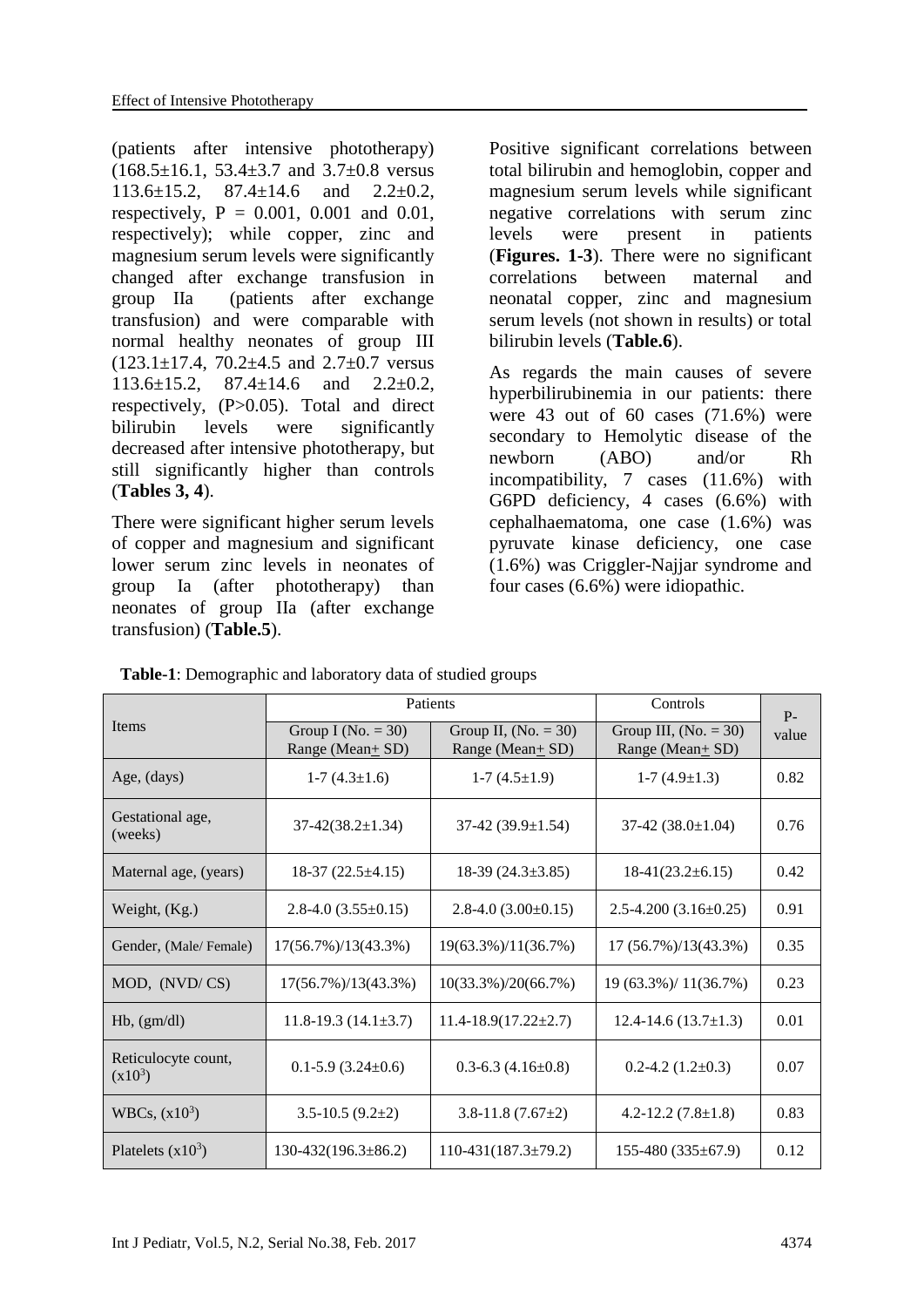| Total bilirub, (mg/dl)        | $16.8 - 29.2$ (24.7 $\pm$ 2.6) | $19.3 - 31.2$ (30.7 $\pm$ 3.7) | $0.2 - 2.4(1.8 \pm 0.9)$       | 0.001 |
|-------------------------------|--------------------------------|--------------------------------|--------------------------------|-------|
| Direct bilirub, $(mg/dl)$     | $0.8 - 2.2(1.11 \pm 0.4)$      | $0.9 - 2.6$ $(2.1 \pm 0.3)$    | $0.0 - 0.9$ $(0.4 \pm 0.1)$    | 0.006 |
| Serum Cu (ug/dl)              | $100-185.7(161.9\pm11.6)$      | $98.5 - 175.6(164.6 \pm 12.3)$ | $88.6 - 122.4(113.6 \pm 15.2)$ | 0.001 |
| Serum $Zn$ , $(ug/dl)$        | $33.7 - 81.3(50.1 \pm 4.6)$    | $35.5 - 86.3(51.9 \pm 7.1)$    | $36.8 - 102.5(87.4 \pm 14.6)$  | 0.001 |
| Serum Mg, (mg/dl)             | 1.9 - 3.8 $(3.1 \pm 0.5)$      | 1.8-4.3 $(3.4\pm0.3)$          | $1.8 - 2.9(2.2 \pm 0.2)$       | 0.01  |
| Maternal Serum Cu,<br>(ug/dl) | $175.4 - 281 (218 \pm 61)$     | $179.8 - 288.5(236 \pm 54)$    | $182.4 - 290.4(236 \pm 36)$    | 0.71  |
| Maternal Serum Zn,<br>(ug/dl) | $68.7 - 72.5(70 \pm 11)$       | $70.7 - 77.9(75 \pm 10)$       | $57.6 - 74.5(68 \pm 10)$       | 0.68  |
| Maternal Serum Mg,<br>(mg/dl) | 1.4 - 2.1 $(1.5 \pm 0.8)$      | $1.6 - 2.3(1.6 \pm 0.7)$       | 1.2 - 2.0 $(1.3 \pm 0.7)$      | 0.81  |

SD: Standard deviation; WBCs: white blood cells; Hb: hemoglobin; MOD: mode of delivery; NVD: normal vaginal delivery; CS: caesarean section.

|                               | Patients                                 |                                            |         |
|-------------------------------|------------------------------------------|--------------------------------------------|---------|
| Items                         | Group I, $(No. = 30)$<br>Range (Mean+SD) | Group II, $(No. = 30)$<br>Range (Mean+ SD) | P-value |
| Age, (days)                   | $1-7(4.3\pm1.6)$                         | $1-7(4.5\pm1.9)$                           | 0.71    |
| Gestational age, (weeks)      | $37-42(38.2 \pm 1.34)$                   | 37-42 (39.9 $\pm$ 1.54)                    | 0.62    |
| Maternal age, (years)         | $18-37(22.5 \pm 4.15)$                   | 18-39 $(24.3\pm3.85)$                      | 0.81    |
| Weight, $(Kg.)$               | $2.8-4.0(3.55\pm0.15)$                   | $2.8 - 4.0$ (3.00 $\pm$ 0.15)              | 0.88    |
| $Hb$ , $(gm/dl)$              | $11.8-19.3(14.1\pm3.7)$                  | $11.4 - 18.9(17.22 \pm 2.7)$               | 0.07    |
| Reticulocyte count, $(x10^3)$ | $0.1 - 5.9$ (3.24 $\pm$ 0.6)             | $0.3 - 6.3$ (4.16 $\pm$ 0.8)               | 0.16    |
| WBCs, $(x10^3)$               | $3.5 - 10.5(9.2 \pm 2)$                  | $3.8 - 11.8(7.67 \pm 2)$                   | 0.42    |
| Platelets, $(x10^3)$          | $130-432(196.3\pm86.2)$                  | 110-431 $(187.3\pm79.2)$                   | 0.89    |
| Total bilirubin, (mg/dl)      | 16.8-29.2 $(24.7\pm2.6)$                 | 19.3-31.2 $(30.7\pm3.7)$                   | 0.05    |
| Direct bilirubin, (mg/dl)     | $0.8 - 2.2$ $(1.11 \pm 0.4)$             | $0.9 - 2.6(2.1 \pm 0.3)$                   | 0.23    |
| Serum Cu, (ug/dl)             | $100-185.7(161.9\pm11.6)$                | $98.5 - 175.6$ (164.6 ± 12.3)              | 0.76    |
| Serum $Zn$ , $(ug/dl)$        | $33.7 - 81.3$ (50.1 $\pm$ 4.6)           | $35.5 - 86.3(51.9 \pm 7.1)$                | 0.82    |
| Serum Mg, (mg/dl)             | 1.9-3.8 $(3.1\pm0.5)$                    | 1.8-4.3 $(3.4\pm0.3)$                      | 0.86    |

**Table-2**: Demographic and laboratory data for patients sub-groups

SD: Standard deviation; Hb: hemoglobin; WBCs: white blood cells.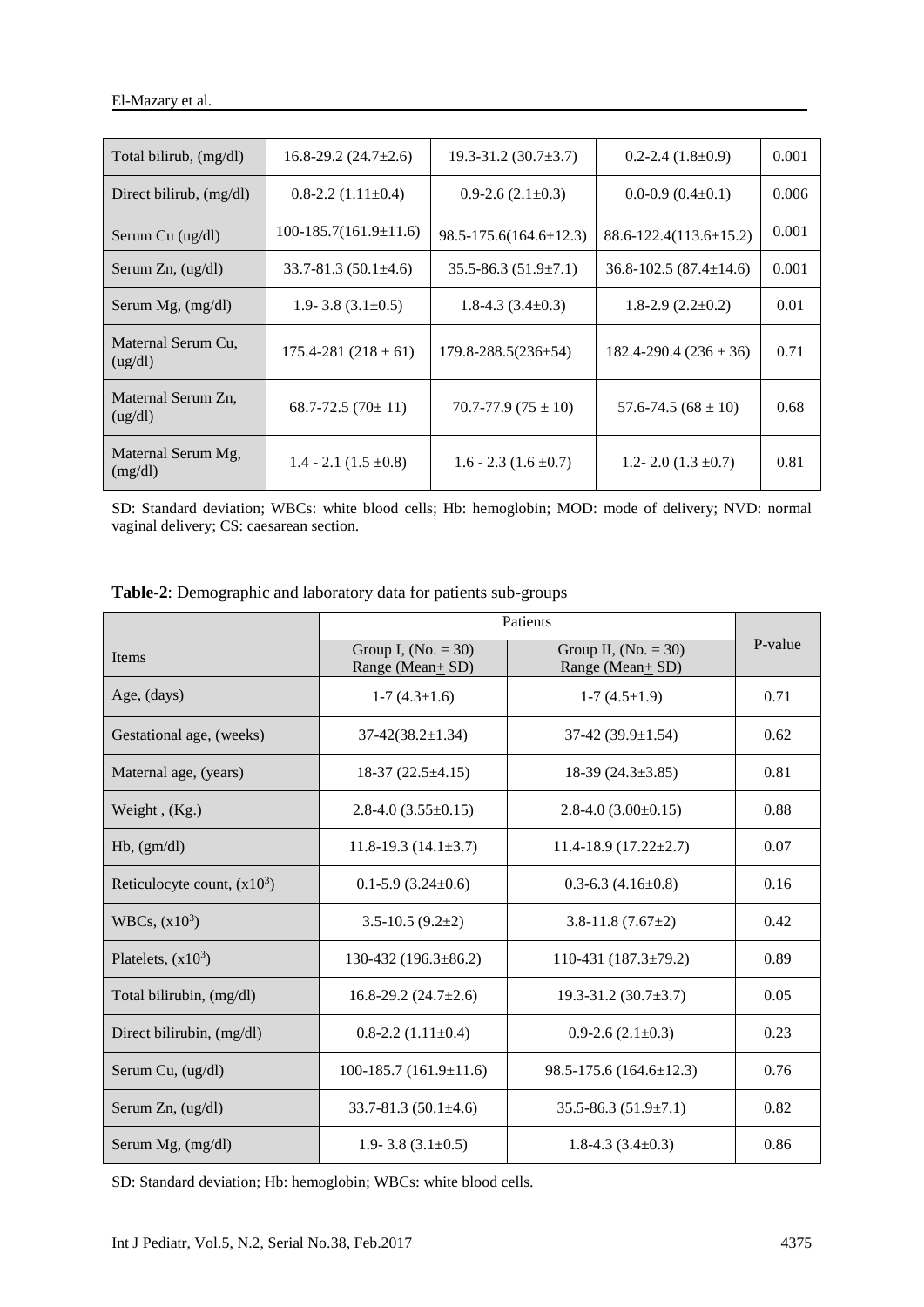| Items                         | Group Ia, (after photo)<br>Range (Mean $+$ SD) | Group III, (Controls)<br>Range (Mean $+$ SD) | P-value |
|-------------------------------|------------------------------------------------|----------------------------------------------|---------|
| $Hb$ , $(gm/dl)$              | $11.7 - 15.2$ (14.8 $\pm$ 1.7)                 | $12.4 - 14.6(13.7 \pm 1.3)$                  | 0.07    |
| Reticulocyte count, $(x10^3)$ | 1.8-3.9 $(3.1\pm0.6)$                          | $0.2 - 4.2$ (1.2 $\pm$ 0.3)                  | 0.06    |
| WBCs, $(x10^3)$               | 4.0-12.1 $(8.1 \pm 1.8)$                       | $4.2 - 12.2$ (7.8 $\pm$ 1.8)                 | 0.8     |
| Platelets, $(x10^3)$          | $170-460(292 \pm 77.6)$                        | $155-480(335\pm67.9)$                        | 0.1     |
| Total bilirubin, (mg/dl)      | $9.6 - 15.1$ (14.5 ± 1.7)                      | $0.2 - 2.4(1.8 \pm 0.9)$                     | 0.001   |
| Direct bilirubin, (mg/dl)     | $0.3 - 2.8$ (1.9 $\pm$ 0.8)                    | $0.0 - 0.9$ $(0.4 \pm 0.1)$                  | 0.001   |
| Serum Cu, $(\mu g/dl)$        | $102-181.4(168.5\pm16.1)$                      | $88.6 - 122.4(113.6 \pm 15.2)$               | 0.001   |
| Serum Zn, $(\mu g/dl)$        | $30.4 - 96.4(53.4 \pm 3.7)$                    | $36.8 - 102.5(87.4 \pm 14.6)$                | 0.001   |
| Serum Mg, (mg/dl)             | $2.1 - 3.9$ (3.7 $\pm$ 0.8)                    | $1.8 - 2.9(2.2 \pm 0.20)$                    | 0.01    |

**Table-3**: Comparison between patients (after intensive phototherapy) and controls as regarding laboratory data

SD: Standard deviation; Hb: hemoglobin; WBCs: white blood cells.

| <b>Items</b>                  | Group IIa, (after exchange)<br>Range (Mean+ SD) | Group III, (Controls)<br>Range (Mean+ SD) | P-value |
|-------------------------------|-------------------------------------------------|-------------------------------------------|---------|
| $Hb$ (gm/dl)                  | $11.4 - 14.8(13.1 \pm 2.1)$                     | $12.4 - 14.6(13.7 \pm 1.3)$               | 0.11    |
| Reticulocyte count, $(x10^3)$ | $1.2 - 3.6(1.9 \pm 0.4)$                        | $0.2 - 4.2$ (1.2 $\pm$ 0.3)               | 0.07    |
| WBCs $(x10^3)$                | $4.3 - 11.4$ $(8.5 \pm 2.4)$                    | $4.2 - 12.2$ (7.8 $\pm$ 1.8)              | 0.81    |
| Platelets $(x10^3)$           | 130-380 $(210\pm80.7)$                          | $155-480(335\pm67.9)$                     | 0.68    |
| Total bilirubin(mg/dl)        | 10.3-14.2 $(13.7\pm3.8)$                        | $0.2 - 2.4(1.8 \pm 0.9)$                  | 0.001   |
| Direct bilirubin( $mg/dl$ )   | $0.4 - 2.6(1.23 \pm 0.16)$                      | $0.0 - 0.9$ $(0.4 \pm 0.1)$               | 0.04    |
| Serum Cu (µg/dl)              | $98.2 - 133.4(123.1 \pm 17.4)$                  | $88.6 - 122.4(113.6 \pm 15.2)$            | 0.17    |
| Serum $Zn (\mu g/dl)$         | $31.5 - 92.6(70.2 \pm 4.5)$                     | $36.8 - 102.5(87.4 \pm 14.6)$             | 0.08    |
| Serum Mg (mg/dl)              | 1.3-2.8 $(2.7\pm0.7)$                           | $1.8 - 2.9(2.2 \pm 0.2)$                  | 0.42    |

**Table-4**: Comparison between patients (after exchange) and controls as regarding laboratory data

SD: Standard deviation; Hb: hemoglobin; WBCs: white blood cells.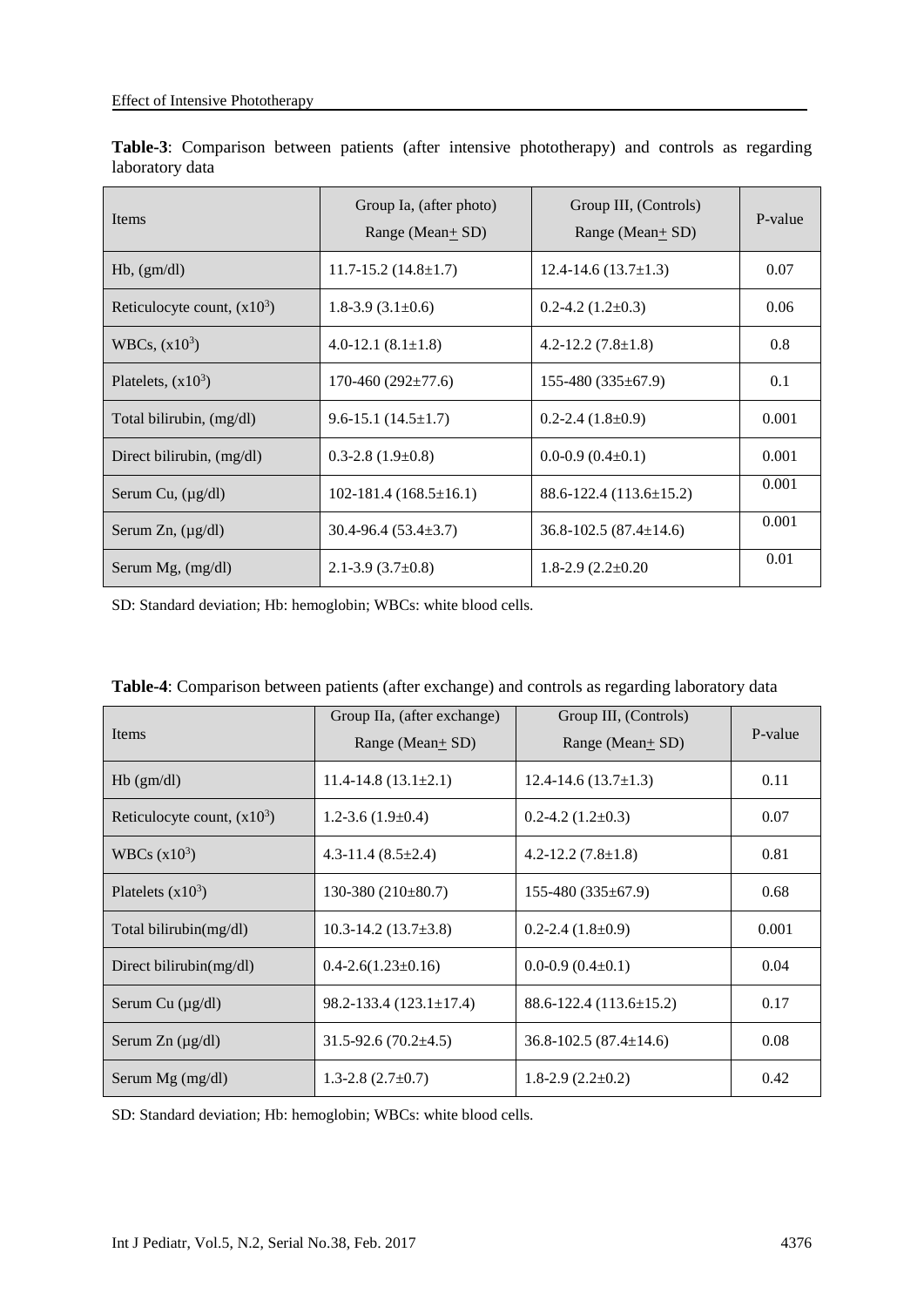| Items                         | Group Ia, (after photo)<br>Range (Mean $\pm$ SD) | Group IIa, (after exchange)<br>Range (Mean $+$ SD) | P-value |
|-------------------------------|--------------------------------------------------|----------------------------------------------------|---------|
| $Hb$ , $(gm/dl)$              | $11.7 - 15.2$ (14.8 $\pm$ 1.7)                   | $11.4 - 14.8(13.1 \pm 2.1)$                        | 0.13    |
| Reticulocyte count, $(x10^3)$ | 1.8-3.9 $(3.1\pm0.6)$                            | $1.2 - 3.6(1.9 \pm 0.4)$                           | 0.13    |
| WBCs, $(x10^3)$               | $4.0 - 12.1(8.1 \pm 1.8)$                        | 4.3-11.4 $(8.5 \pm 2.4)$                           | 0.69    |
| Platelets, $(x10^3)$          | $170-460(292\pm77.6)$                            | 130-380 $(210\pm80.7)$                             | 0.78    |
| Total bilirubin, (mg/dl)      | $9.6 - 15.1(14.5 \pm 1.7)$                       | $10.3 - 14.2$ (13.7 $\pm$ 3.8)                     | 0.12    |
| Direct bilirubin( $mg/dl$ )   | $0.3 - 2.8$ $(1.9 \pm 0.8)$                      | $0.4 - 2.6$ $(1.23 \pm 0.16)$                      | 0.23    |
| Serum Cu, $(\mu g/dl)$        | $102-181.4(168.5\pm16.1)$                        | $98.2 - 133.4(123.1 \pm 17.4)$                     | 0.001   |
| Serum Zn, $(\mu g/dl)$        | $30.4 - 96.4(53.4 \pm 3.7)$                      | $31.5 - 92.6(70.2 \pm 4.5)$                        | 0.001   |
| Serum Mg, $(mg/dl)$           | $2.1 - 3.9$ (3.7 $\pm$ 0.8)                      | $1.3 - 2.8$ $(2.7 \pm 0.7)$                        | 0.01    |

**Table-5**: Comparison between patients after intensive phototherapy (group Ia) and patients after exchange transfusion (group IIa) as regarding laboratory data

SD: Standard deviation; Hb: hemoglobin; WBCs: white blood cells.



**Fig. 1**: Scatter plot showing the correlation between total bilirubin and serum copper in patients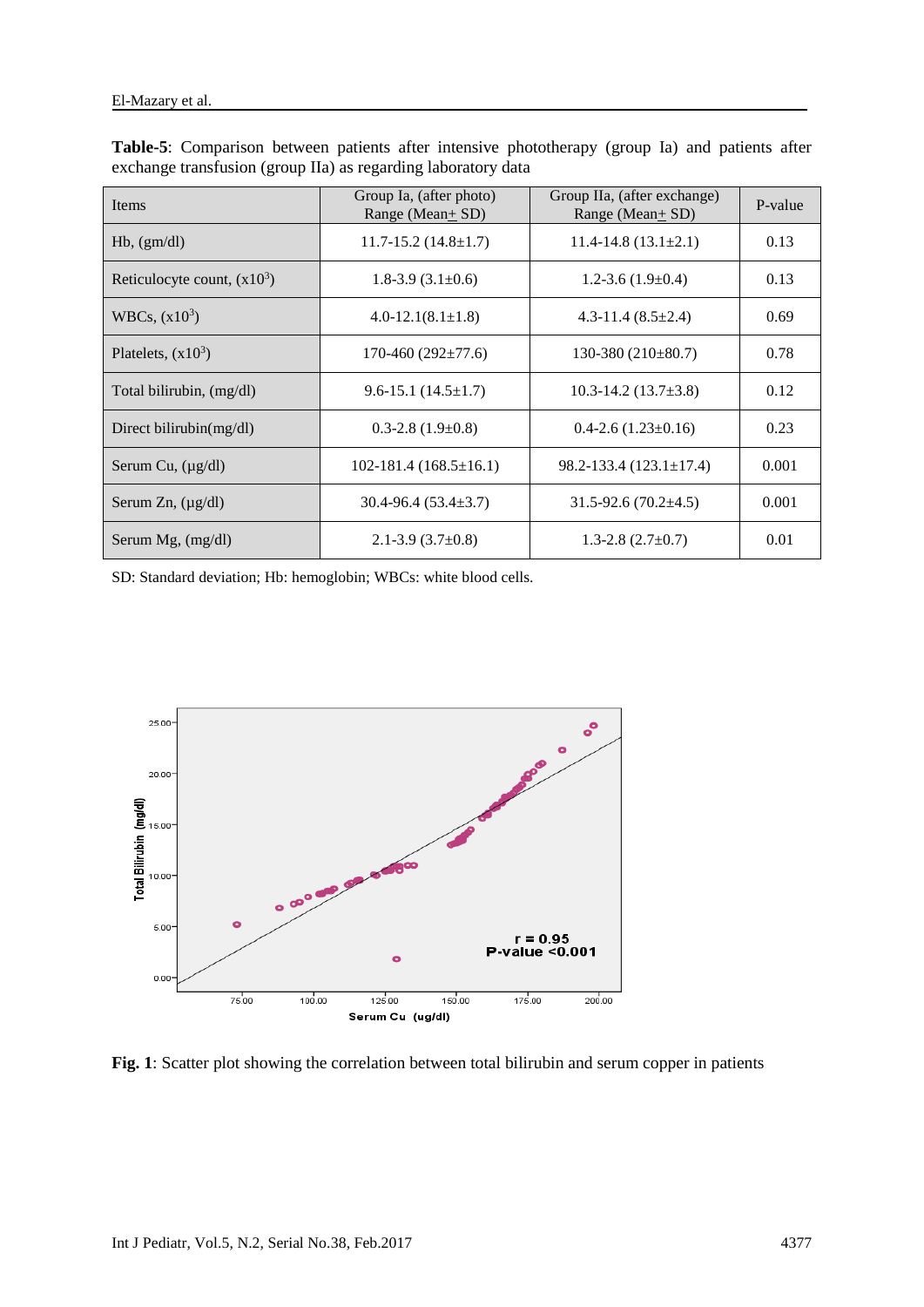

**Fig. 2**: Scatter plot showing the correlation between total bilirubin and serum zinc in patients



**Fig. 3**: Scatter plot showing the correlation between total bilirubin and serum magnesium in patients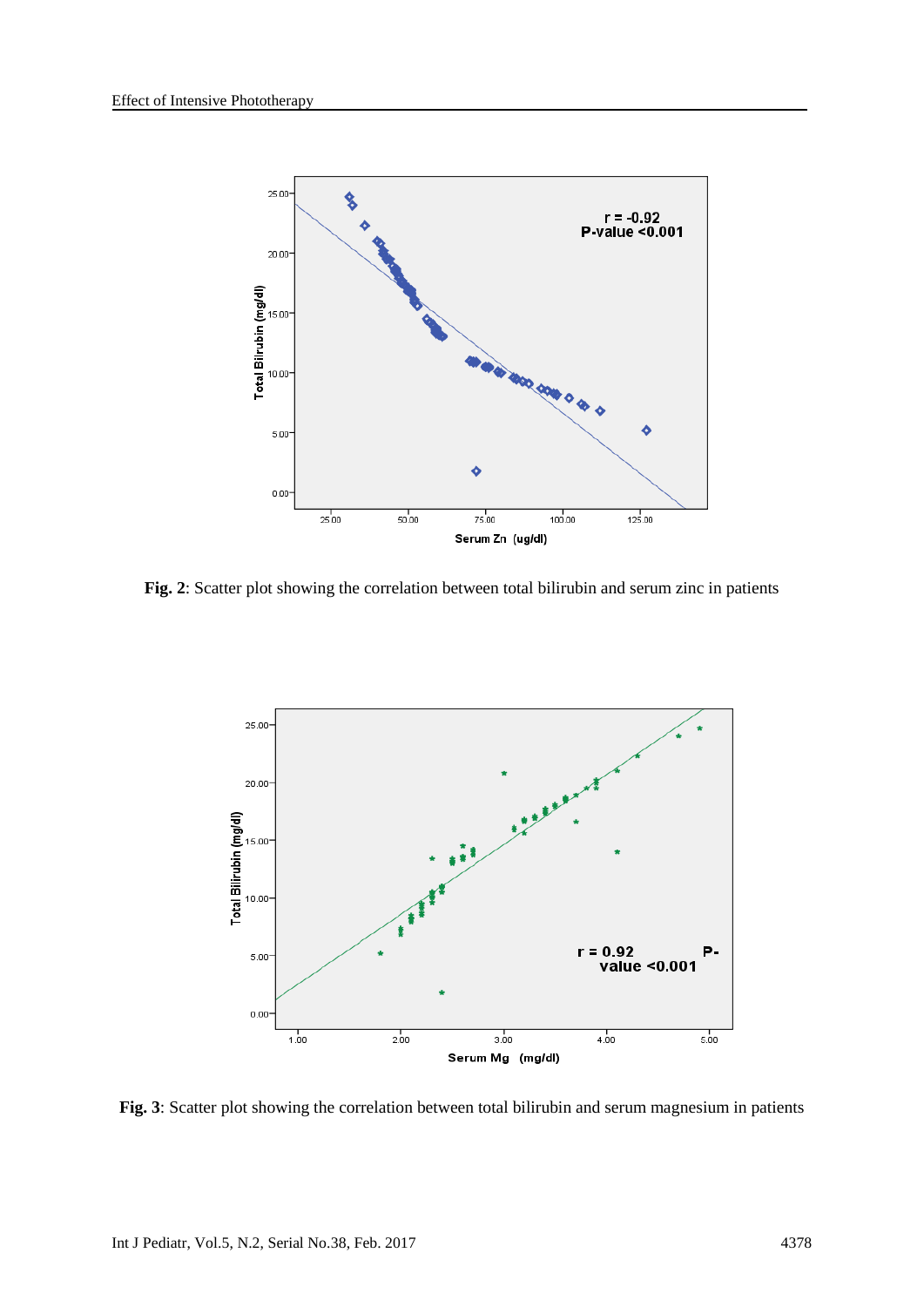|                                 | Total bilirubin |         |
|---------------------------------|-----------------|---------|
| Items                           | $\mathbf{r}$    | P-value |
| $Hb$ , $(gm/dl)$                | 0.39            | 0.01    |
| Reticulocyte count, $(x10^3)$   | 0.15            | 0.06    |
| WBCs, $(x10^3)$                 | 0.16            | 0.1     |
| Platelets, $(x10^3)$            | $-0.08$         | 0.4     |
| Serum Cu, $(\mu g/dl)$          | 0.95            | 0.001   |
| Serum Zn, $(\mu g/dl)$          | $-0.92$         | 0.001   |
| Serum Magnesium, (mg/dl)        | 0.92            | 0.001   |
| Maternal Serum Cu, (µg/dl)      | 0.17            | 0.51    |
| Maternal Serum Zn, $(\mu g/dl)$ | $-0.19$         | 0.33    |
| Maternal Serum Mg, (mg/dl)      | 0.23            | 0.41    |

**Table-6**: Correlation between total bilirubin and other laboratory data in patients

SD: Standard deviation; Hb: hemoglobin; WBCs: white blood cells.

## **4- DISCUSSION**

 This study revealed that the mean serum copper and magnesium levels in neonates with hyperbilirubinemia were significantly higher, while the mean serum zinc levels were lower in neonates with hyperbilirubinemia than normal healthy neonates which were not related to their maternal serum levels. These levels were changed after exchange transfusion but not after intensive phototherapy. In agreement with this study, Schulpis et al., 2004 (10) reported that the serum copper increasedtwofold in neonates with moderate hemolytic jaundice and almost threefold in neonates with severe hemolytic jaundice. Also, Hassan, 2011 (11) reported that in neonates with jaundice, the higher serum copper may be due to intracellular (erythrocyte) origin due to the slight hemolysis. Copper overload may result from hemolysis, such as in cases with glucose-6-phosphate dehydrogenase deficiency, ABO and Rh incompatibility and other causes of hemolytic anemias in which cases Non-Ceruloplasmin copper is greatly increased in plasma.

Afify et al., 2012 (29) reported that the plasma ionized magnesium levels were significantly higher in jaundiced neonates compared to controls and this may be due to mild hemolysis not detectable by the ordinary investigations. Also, the increased magnesium levels may be due to the extracellular movement of intracellular magnesium secondary to cellular injury caused by high bilirubin levels that may cause neuronal and generalized cellular injury. They reported that magnesium levels were significantly higher in jaundiced infants than controls and he postulated that the serum levels of magnesium become higher in serum depending on the existence of mild hemolysis in neonates, the fact that magnesium is high in erythrocytes, especially reticulocytes than in serum concentrations, so its serum levels increase after hemolysis.

Different from our results are Tuncer et al., 1972 (30), who reported lower serum total magnesium concentrations in both umbilical cord and maternal blood of neonates with hyperbilirubinemia, when compared with normal neonates and they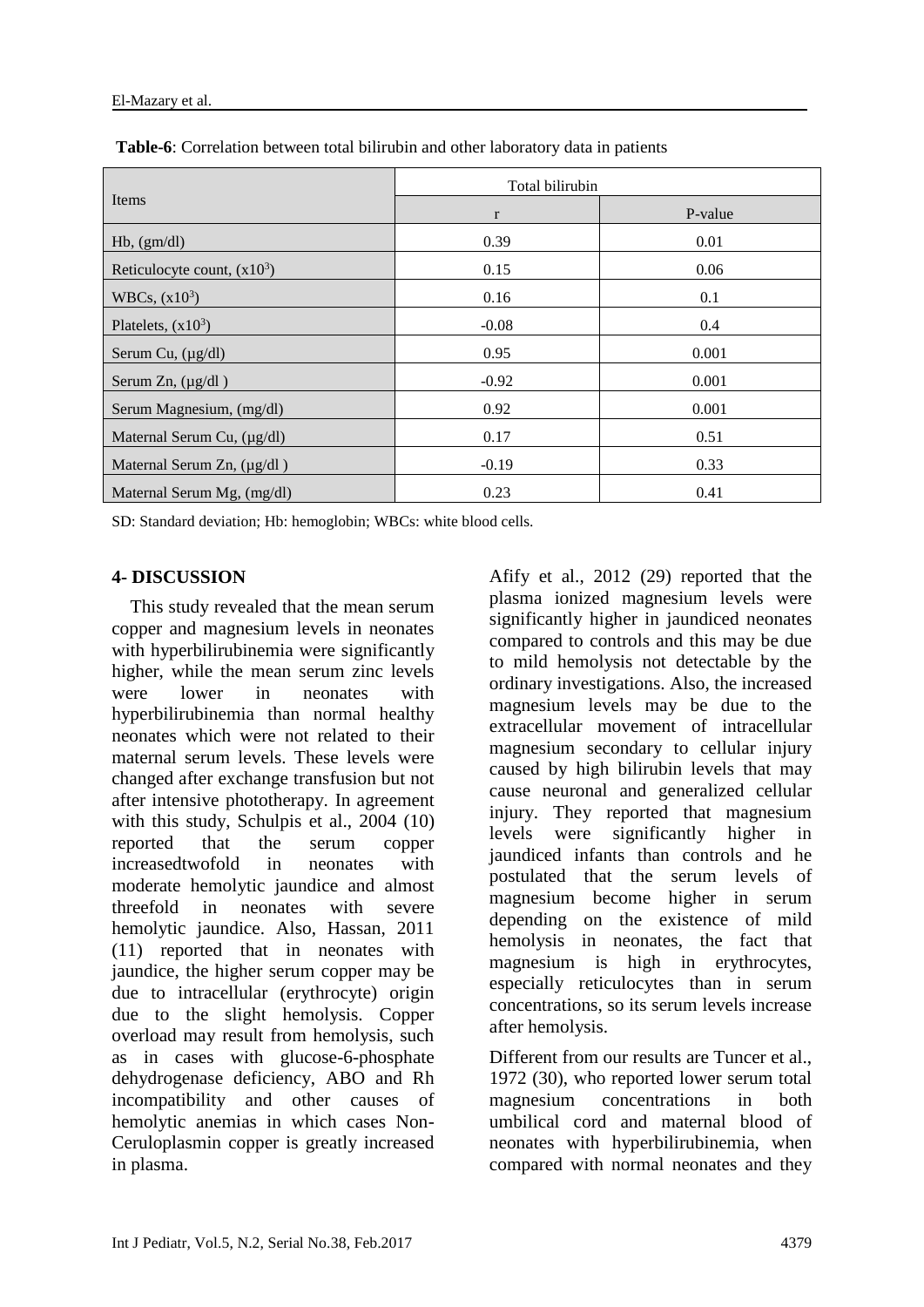postulated that hypomagnesaemia may result from intracellular shift of magnesium ions, this difference may be due to different methodology and the source (maternal and cord blood) of blood samples. In contrary to our results, Pintov et al., 1992 (31) in their study about the predictive value of zinc, magnesium and copper levels of cord blood on the development of benign hyperbilirubinemia, they concluded that the cord serum concentrations of copper are not useful in predicting which neonates will develop hyperbilirubinemia. This difference may be explained in the light of that copper and magnesium levels were increased after hemolysis (and not before), so the cord blood is not a good indicator or predictive of expected hemolysis which will occur in the future.

Zinc prevents the lipid depolarization of the cell membranes and hypozincemia may modulate the erythrocyte membrane resulting in deficient synthesis of assorted enzymes that play a role in the bilirubin metabolism. Also hypozincemia may cause structural defects in the erythrocyte membranes resulting in hemolysis (12, 13). It may result in deficient synthesis of assorted enzymes that play a role in the bilirubin metabolism, especially the Y and Z proteins and as a result could lead to indirect hyperbilirubinemia (9, 13). This study revealed that the mean serum zinc levels were significantly lower in neonates with severe hyperbilirubinemia than controls and similar results reported by other studies (7, 11).

Early studies by Tuncer et al., 1982 (9) hypothesized that low levels of zinc are encountered in neonates with hyperbilirubinemia and their mothers and this may be due to insufficient and unbalanced nutrition in their country which might be among the causes of idiopathic hyperbilirubinemia in the neonates. This is not the case in our study where maternal serum zinc levels were normal, and not correlated with the serum bilirubin levels and there were no statistical differences in maternal serum zinc levels between mothers of neonates with hyperbilirubinemia and control groups. In this study, the serum levels of copper, zinc and magnesium were changed after exchange transfusions, but not after intensive phototherapy. This may be explained by the following mechanisms: first; through the dilution effect of transfused normal plasma and/or blood on the increased levels of copper and magnesium and second; through the effect of citrate or EDTA present in the transfused blood used in the process of exchange transfusion causing hypocalcaemia, hyperkalemia and pH changes (32, 33), and lastly exchange transfusion can affect the total capacity of oxidative stress for neonates through the changes of the trace elements, micronutrients like selenium, zinc and magnesium serum levels (34).

Newborns are subject to increased oxidative stress and in cases where there is a depressed antioxidant system, which is significantly shown in cord blood and on the  $4<sup>th</sup>$  day of life in babies with high bilirubinemia compared to less jaundiced babies (35). Neurotoxicity of severe indirect hyperbilirubinemia is reported in many studies and this effect may be due to the effect of bilirubin itself or secondary to changes of micronutrients and trace elements serum levels like copper, zinc and magnesium (36-39); as Magdy and coworkers, 2011 (40) reported that in a group of Egyptian children with Attention deficit hyperactivity disorder (ADHD) the serum copper, zinc and magnesium levels were changed according to the type of ADHD reflecting the neuronal toxicity resulting from changes in these micronutrients. In contrary to our results, Mosayebi et al, 2016 (41), reported that phototherapy increases the serum zinc levels in neonates with hyperbilirubinemia.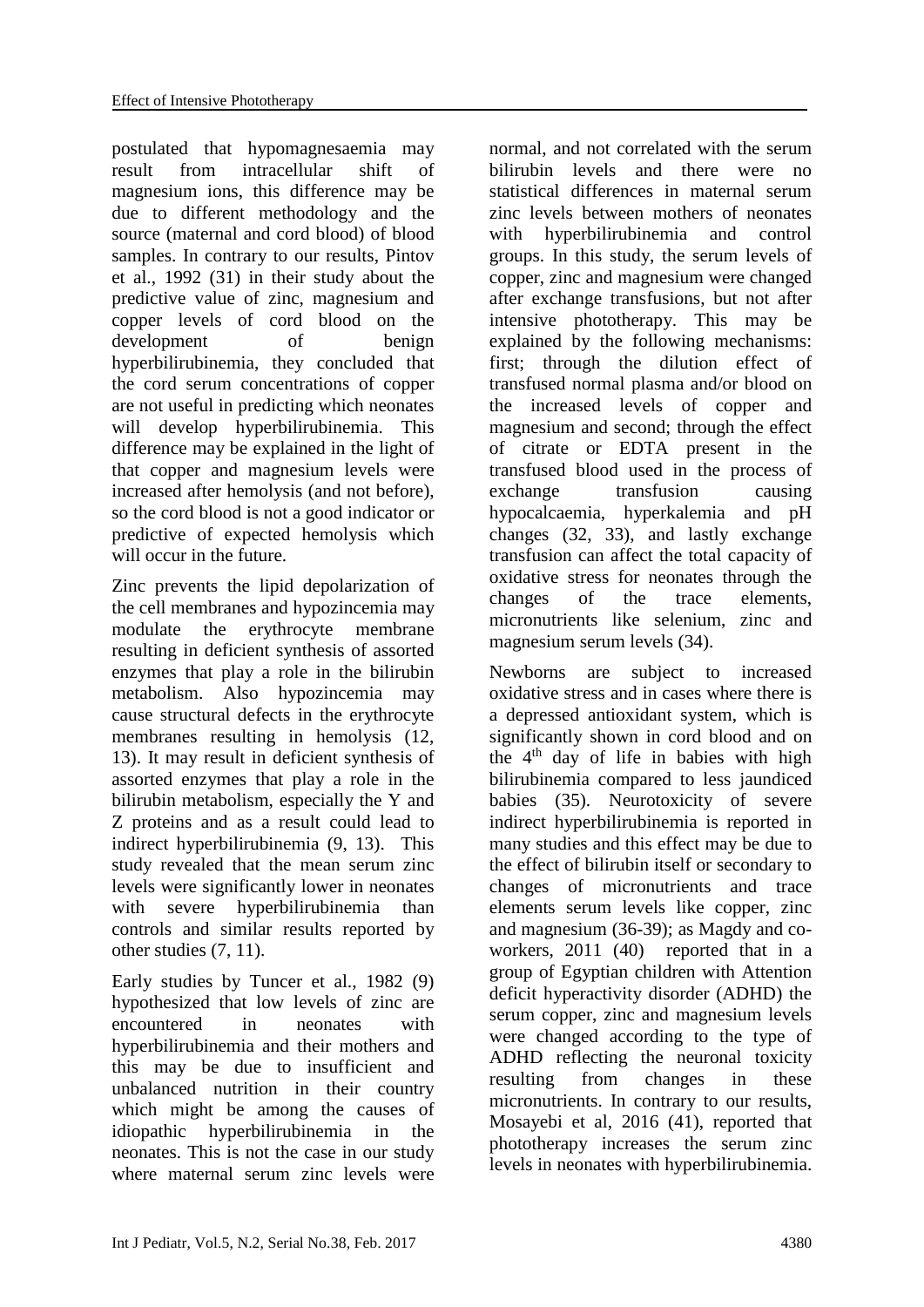The difference between our results and Mosayebi may be due to small sample size as well as the mean of bilirubin levels and methodology used in treatment of those neonates. As regards the main causes of severe hyperbilirubinemia in our patients; the ABO and/or Rh incompatibility were the main cause of severe jaundice during the first week of life followed by Glucose-6-phosphate dehydrogenase deficiency (G6PD deficiency), then by cephalohematoma, and these results were in agreement with others (2-4).

Few side effects for phototherapy use in management of neonates with hyperbilirubinemia like chromosomal effects, DNA damage and oxidant effects were reported (42-45). We recommend more studies for evaluation of the effect of copper, zinc and magnesium serum levels changes on the long run in neonates with severe hyperbilirubinemia exposed to intensive phototherapy and exchange transfusion.

## **4-1. Limitations of the study**

The small sample size and the long term effect of these trace elements changes on different neurological functions were two limitations of this work.

#### **5- CONCLUSION**

 In this study, neonates with indirect hyperbilirubinemia had significant higher copper and magnesium and lower zinc serum levels than healthy neonates which were not related to their maternal serum levels. Intensive phototherapy had no effect on their levels while exchange transfusion changed these levels to be comparable with that of normal healthy neonates; so more studies are needed for evaluation of the effect of those minerals on neonates exposed to intensive phototherapy and exchange transfusion on the long run.

## **6- CONFLICT OF INTEREST**

There are no any financial or non-financial competing interests to declare in relation to this manuscript

#### **7- REFERENCES**

1. Jaundice and hyperbilirubinemia in the newborn. In Behrman RE, Kliegman RM, Jenson HB, eds. Nelson Textbook of pediatrics. 18th ed. Philadelphia: Saunders*;*  2011.p. 603-12.

2. [Ip S,](https://www.ncbi.nlm.nih.gov/pubmed/?term=Ip%20S%5BAuthor%5D&cauthor=true&cauthor_uid=15231986) [Chung M,](https://www.ncbi.nlm.nih.gov/pubmed/?term=Chung%20M%5BAuthor%5D&cauthor=true&cauthor_uid=15231986) [Kulig J,](https://www.ncbi.nlm.nih.gov/pubmed/?term=Kulig%20J%5BAuthor%5D&cauthor=true&cauthor_uid=15231986) [O'Brien R,](https://www.ncbi.nlm.nih.gov/pubmed/?term=O) [Sege R,](https://www.ncbi.nlm.nih.gov/pubmed/?term=Sege%20R%5BAuthor%5D&cauthor=true&cauthor_uid=15231986) [Glicken S,](https://www.ncbi.nlm.nih.gov/pubmed/?term=Glicken%20S%5BAuthor%5D&cauthor=true&cauthor_uid=15231986) et al. An evidence-based review of important issues concerning neonatal hyperbilirubinemia. [Pediatrics](https://www.ncbi.nlm.nih.gov/pubmed/15231986) 2004; 114(1):e130-53.

3. Porter ML, Dennis BL. Hyperbilirubinemia in the Term Newborn. Am Fam Physician 2002; 65:599–606.

4. [Olusanya BO,](https://www.ncbi.nlm.nih.gov/pubmed/?term=Olusanya%20BO%5BAuthor%5D&cauthor=true&cauthor_uid=25675342) [Osibanjo FB,](https://www.ncbi.nlm.nih.gov/pubmed/?term=Osibanjo%20FB%5BAuthor%5D&cauthor=true&cauthor_uid=25675342) [Slusher](https://www.ncbi.nlm.nih.gov/pubmed/?term=Slusher%20TM%5BAuthor%5D&cauthor=true&cauthor_uid=25675342)  [TM.](https://www.ncbi.nlm.nih.gov/pubmed/?term=Slusher%20TM%5BAuthor%5D&cauthor=true&cauthor_uid=25675342) Risk Factors for Severe Neonatal Hyperbilirubinemia in Low and Middle-Income Countries: A Systematic Review and Meta-Analysis. PLoS One 2015; 10(2): e0117229.

5. Meredith L. Porter. Hyperbilirubinemia in the Term Neonates. American Academy of Family Physicians 2002; 15; 65(4): 599-607.

6. Kperi BO. Neonatal jaundice and birth asphyxia as major causes of cerebral palsy in Nigeria: are doctors' wrong beliefs and practices part of the problem? Int J Med Biomed Res 2013; 226–30.

7. Hüseyin TAN, Cahit Karakelleoğlu, Fatih Akçay, Recep Akdağ, Handan Alp. Serum concentrations of zinc, magnesium, manganese and copper in neonatal jaundice. Erzurum 2000; 32: 9-12.

8. [Sarici SU,](https://www.ncbi.nlm.nih.gov/pubmed/?term=Sarici%20SU%5BAuthor%5D&cauthor=true&cauthor_uid=14630992) [Serdar MA,](https://www.ncbi.nlm.nih.gov/pubmed/?term=Serdar%20MA%5BAuthor%5D&cauthor=true&cauthor_uid=14630992) [Erdem G,](https://www.ncbi.nlm.nih.gov/pubmed/?term=Erdem%20G%5BAuthor%5D&cauthor=true&cauthor_uid=14630992) [Alpay F.](https://www.ncbi.nlm.nih.gov/pubmed/?term=Alpay%20F%5BAuthor%5D&cauthor=true&cauthor_uid=14630992) Evaluation of Plasma Ionized Magnesium Levels in Neonatal Hyperbilirubinemia. Pediatr Res 2004; 55:243-47.

9. [Tunçer M,](https://www.ncbi.nlm.nih.gov/pubmed/?term=Tun%C3%A7er%20M%5BAuthor%5D&cauthor=true&cauthor_uid=6926787) [Demirsoy S,](https://www.ncbi.nlm.nih.gov/pubmed/?term=Demirsoy%20S%5BAuthor%5D&cauthor=true&cauthor_uid=6926787) [Ozsoylu S,](https://www.ncbi.nlm.nih.gov/pubmed/?term=Ozsoylu%20S%5BAuthor%5D&cauthor=true&cauthor_uid=6926787) [Erdem](https://www.ncbi.nlm.nih.gov/pubmed/?term=Erdem%20G%5BAuthor%5D&cauthor=true&cauthor_uid=6926787)  [G.](https://www.ncbi.nlm.nih.gov/pubmed/?term=Erdem%20G%5BAuthor%5D&cauthor=true&cauthor_uid=6926787) The significance of zinc, copper, and magnesium levels of maternal, cord and neonatess' sera in hyperbilirubinemia of unknown etiology. Turk J Pediatr 1982; 24:227-33.

10. Schulpis, H. Kleopatra. Serum Copper Is Decreased in Premature Neonatess and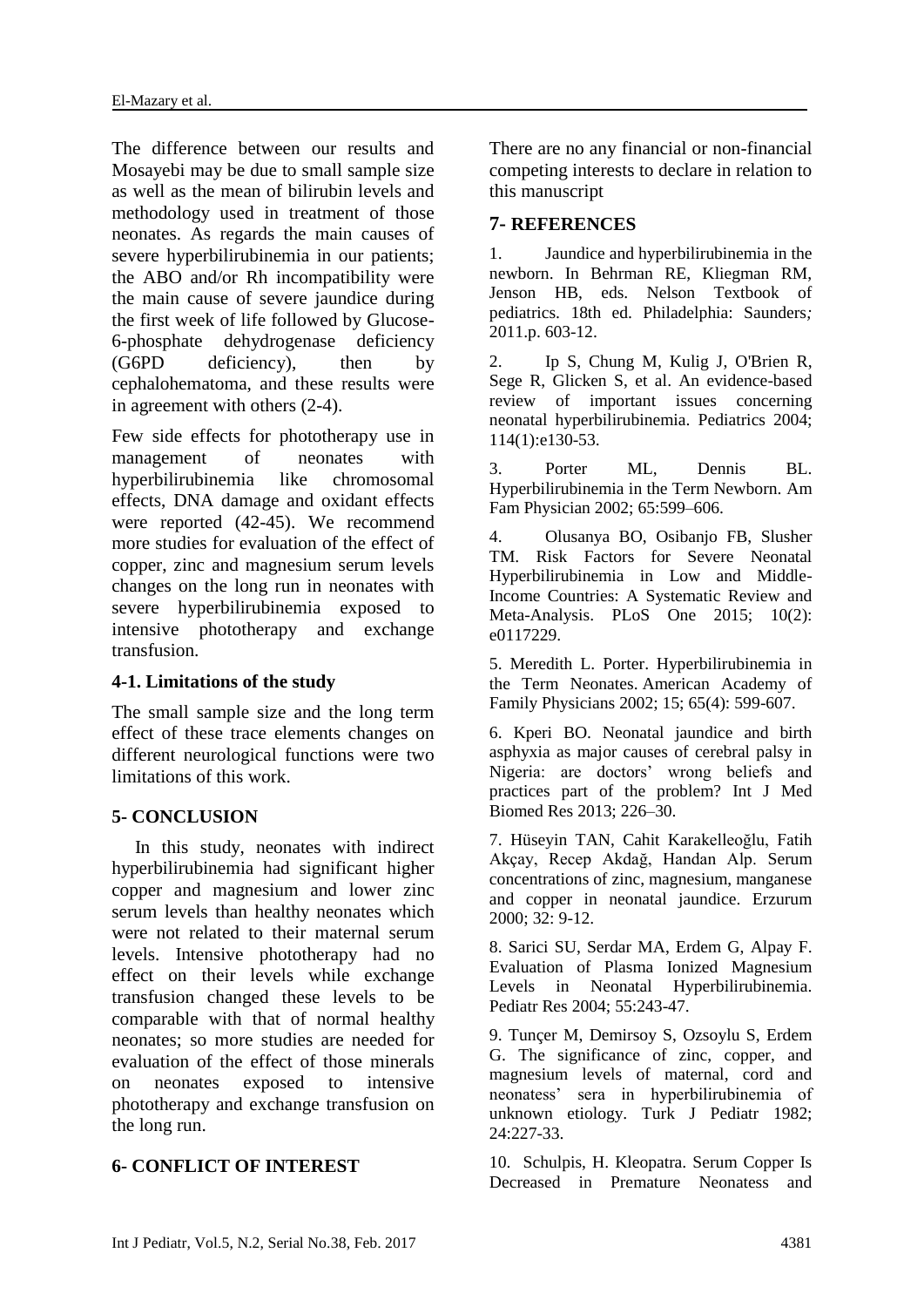Increased in Neonates with Hemolytic Jaundice. Clinical Chemistry 2004; 50: 1253- 56.

11. Hassan EJ. Evaluation of Copper, Zinc, Manganese and Magnesium Levels in Neonates with Jaundice in Baghdad. Ibn Al-Haitham J. For Pure & Appl. Sci 2011; 24 (3).

12. [Johanning GL,](https://www.ncbi.nlm.nih.gov/pubmed/?term=Johanning%20GL%5BAuthor%5D&cauthor=true&cauthor_uid=2172996) [Browning JD,](https://www.ncbi.nlm.nih.gov/pubmed/?term=Browning%20JD%5BAuthor%5D&cauthor=true&cauthor_uid=2172996) [Bobilya DJ,](https://www.ncbi.nlm.nih.gov/pubmed/?term=Bobilya%20DJ%5BAuthor%5D&cauthor=true&cauthor_uid=2172996) [Veum TL,](https://www.ncbi.nlm.nih.gov/pubmed/?term=Veum%20TL%5BAuthor%5D&cauthor=true&cauthor_uid=2172996) [O'Dell BL.](https://www.ncbi.nlm.nih.gov/pubmed/?term=O) Effect of zinc deficiency and food restriction in the pig on erythrocyte frag*ility* and plasma membrane composition. Nutr*. Res* 1990*;* 10*:*1463*-*71.

13. Dell BL, Browning JD. & Reeves PG. Role of Zinc in Plasma Membrane Function. [Proc Soc Exp Biol Med](https://www.ncbi.nlm.nih.gov/pubmed/2172996) 1990; 195(2):224-9.

14. [Saris NE,](https://www.ncbi.nlm.nih.gov/pubmed/?term=Saris%20NE%5BAuthor%5D&cauthor=true&cauthor_uid=10727669) [Mervaala E,](https://www.ncbi.nlm.nih.gov/pubmed/?term=Mervaala%20E%5BAuthor%5D&cauthor=true&cauthor_uid=10727669) [Karppanen H,](https://www.ncbi.nlm.nih.gov/pubmed/?term=Karppanen%20H%5BAuthor%5D&cauthor=true&cauthor_uid=10727669) [Khawaja JA,](https://www.ncbi.nlm.nih.gov/pubmed/?term=Khawaja%20JA%5BAuthor%5D&cauthor=true&cauthor_uid=10727669) [Lewenstam A.](https://www.ncbi.nlm.nih.gov/pubmed/?term=Lewenstam%20A%5BAuthor%5D&cauthor=true&cauthor_uid=10727669) Magnesium: an update on physiological, clinical, and analytical aspects. [Clin Chim Acta](https://www.ncbi.nlm.nih.gov/pubmed/10727669) 2000; 294(1-2):1-26.

15. Swaminathan R. Magnesium metabolism and its disorders. Clin Biochem Rev 2003;  $24.47 - 66$ 

16. Bhutani VK. Committee on F, Newborn, American Academy of P. Phototherapy to prevent severe neonatal hyperbilirubinemia in the newborn infant 35 or more weeks of gestation. Pediatrics 2011; 128:e1046–e1052.

17. Sarin M, Dutta S, Narang A. Randomized controlled trial of compact fluorescent lamp versus standard phototherapy for the treatment of neonatal hyperbilirubinemia. Indian Pediatri 2006; 43: 583-90.

18. Newman TB, Vittinghoff E, McCulloch CE. Efficacy of phototherapy for newborns with hyperbilirubinemia: a cautionary example of an instrumental variable analysis. Med Decis Making 2012; 32: 83-92.

19. De Carvalho M, Mochdece CC, Sa CA, Moreira ME. High-intensity phototherapy for the treatment of severe nonhaemolytic neonatal hyperbilirubinemia. Acta Paediatr 2011; 100: 620-3.

20. [Peymaneh Alizadeh Taheri,](http://www.ncbi.nlm.nih.gov/pubmed/?term=Alizadeh%20Taheri%20P%5Bauth%5D) [Mandana](http://www.ncbi.nlm.nih.gov/pubmed/?term=Sadeghi%20M%5Bauth%5D)  [Sadeghi,](http://www.ncbi.nlm.nih.gov/pubmed/?term=Sadeghi%20M%5Bauth%5D) [Negar Sajjadian.](http://www.ncbi.nlm.nih.gov/pubmed/?term=Sajjadian%20N%5Bauth%5D) Severe neonatal hyperbilirubinemia leading to exchange transfusion. Med J Islam Repub Iran. 2014; 28: 64.

21. American Academy of Pediatrics. Clinical Practice Guideline: Management of Hyperbilirubinemia in the newborn infant of 35 weeks or more. Pediatrics 2004; 114: 297- 316.

22. Bratlid D, Nakstad B, Hansen TW. National guidelines for treatment of jaundice in the newborn. Acta Paediatr 2011; 100:499– 505.

23. Amira A. Edris, Eman A. Abdel Ghany, Abdel Rahman A. Abdel Razek, Amany M. Zahran. The role of intensive phototherapy in decreasing the need for exchange transfusion in neonatal jaundice. Journal of Pakistan of Medical Assocation 2014 (1)8-11.

24. [Gabriella Girelli,](http://www.ncbi.nlm.nih.gov/pubmed/?term=Girelli%20G%5Bauth%5D) [Stefano Antoncecchi,](http://www.ncbi.nlm.nih.gov/pubmed/?term=Antoncecchi%20S%5Bauth%5D) [Anna Maria Casadei,](http://www.ncbi.nlm.nih.gov/pubmed/?term=Casadei%20AM%5Bauth%5D) [Antonio Del Vecchio,](http://www.ncbi.nlm.nih.gov/pubmed/?term=Del%20Vecchio%20A%5Bauth%5D) [Paola Isernia,](http://www.ncbi.nlm.nih.gov/pubmed/?term=Isernia%20P%5Bauth%5D) [Mario Motta,](http://www.ncbi.nlm.nih.gov/pubmed/?term=Motta%20M%5Bauth%5D) et al. Recommendations for transfusion therapy in neonatology. Blood Transfus 2015; 13(3): 484–97.

25. NSW Health GL 2007\_001. Neonatal Exchange Transfusions in NSW. Available at: http://www.health.nsw.gov.au/policies/gl/2007 /pdf/GL2007\_001.pdf. Accessed in 4th January 2011.

26. [Misra PK,](https://www.ncbi.nlm.nih.gov/pubmed/?term=Misra%20PK%5BAuthor%5D&cauthor=true&cauthor_uid=3220565) [Kapoor RK,](https://www.ncbi.nlm.nih.gov/pubmed/?term=Kapoor%20RK%5BAuthor%5D&cauthor=true&cauthor_uid=3220565) [Dixit S,](https://www.ncbi.nlm.nih.gov/pubmed/?term=Dixit%20S%5BAuthor%5D&cauthor=true&cauthor_uid=3220565) [Seth TD.](https://www.ncbi.nlm.nih.gov/pubmed/?term=Seth%20TD%5BAuthor%5D&cauthor=true&cauthor_uid=3220565) Trace metals in neonatal hyperbilirubinemia. Indian J Pediatr 1988; 25: 761-64.

27. Pre transfusion laboratory practice ANZBT Guidelines. Available at: http://www.anzsbt.org.au/publications/index.cf m#societyg. Accessed in Mar 2007.

28. Teitz NW: Clinical guide to laboratory tests. W Saunders *Co* 1983. Available at: https://www.cdc.gov/nchs/data/nhanes/nhanes \_05\_06/biopro\_d\_met\_ldh.pdf.

29. Afify MF, Mohsen AHA, Allam E and Abdelkarem H. Role of Magnesium ion in neonatal jaundice. Life Science Journal 2012; 9(3): 2276-77.

30. Tuncer M, Yenice A, Ozand P. Serum Magnesium, Ca, total protein levels in maternal and cord blood and its clinical significance. Turk J pediatr 1972; 14: 13-22.

31. Pintov S, Kohelet D, Arbel E, et al. Predictive inability of cord zinc, magnesium and copper levels on the development of